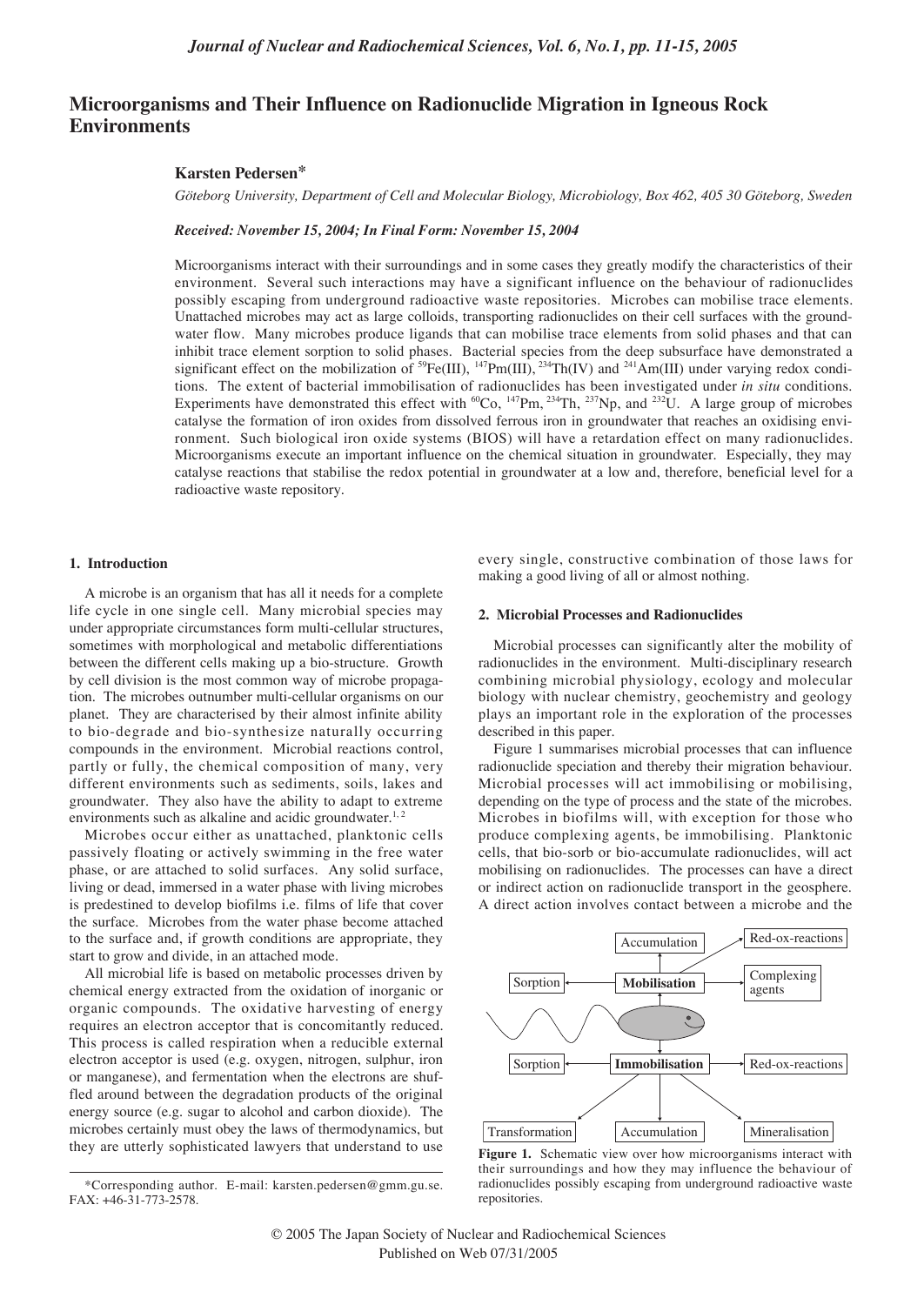radionuclide with a resulting change in its speciation. Indirect action is caused by changes in the environment generated by microbial metabolism, which in turn influences radionuclide behaviour. Finally, all microbial processes except bio-sorption require an active, energy driven metabolism. The modelling of microbial processes, therefore, must include a proper understanding of microbial energy turnover rates in deep rock aquifers. The processes in Figure 1 are discussed in some detail below, with emphasis on their importance for understanding geosphere retention phenomena in the safety assessments of radioactive waste disposal. Table 1 outlines some important features of the discussed processes.

**TABLE 1: Microbial Processes Can Influence Retention of Radionuclides Directly or Indirectly in Several Different Ways**

| Microbial<br>processes that<br>influence<br>radionuclide | Microbes in this<br>process are in<br>the following<br>$state(s)$ : |          | This action of<br>this microbial<br>process on<br>radionuclides<br>is: |          | This process<br>requires an<br>active microbial<br>energy driven<br>metabolism: |          |
|----------------------------------------------------------|---------------------------------------------------------------------|----------|------------------------------------------------------------------------|----------|---------------------------------------------------------------------------------|----------|
| migration                                                | planktonic biofilm direct Indirect                                  |          |                                                                        |          | yes                                                                             | no       |
| Immobilisation processes                                 |                                                                     |          |                                                                        |          |                                                                                 |          |
| Bio-sorption                                             |                                                                     | $\times$ | $\times$                                                               |          |                                                                                 | $\times$ |
| Bio-accumulation                                         |                                                                     | $\times$ | $\times$                                                               |          | $\times$                                                                        |          |
| Bio-transformation                                       | $\times$                                                            | $\times$ | $\times$                                                               |          | $\times$                                                                        |          |
| Bio-mineralisation                                       | $\times$                                                            | $\times$ |                                                                        | $\times$ | $\times$                                                                        |          |
| Metabolic red-ox<br>reactions                            | $\times$                                                            | $\times$ |                                                                        | $\times$ | $\times$                                                                        |          |
| <i>Mobilisation processes</i>                            |                                                                     |          |                                                                        |          |                                                                                 |          |
| Bio-sorption                                             | $\times$                                                            |          | $\times$                                                               |          |                                                                                 | $\times$ |
| Bio-accumulation                                         | $\times$                                                            |          | $\times$                                                               |          | $\times$                                                                        |          |
| Production of<br>complexing agents                       | $\times$                                                            | $\times$ | ×                                                                      |          | $\times$                                                                        |          |

The most important variables for such processes are the state of attachment, are the microbes attached or unattached, and whether the microbes are active with a metabolism that turns over energy, or dormant and inactive.

### **3. Bio-Sorption**

The term bio-sorption is used to describe the metabolismindependent sorption of heavy metals and radionuclides to biomass, i.e. microbial cells. Bio-sorption can be summarized as the sorption and accumulation of trace elements to the surface of microbial cells. Both living and dead biomass are capable of bio-sorption and ligands involved in metal binding include carboxyl, amine, hydroxyl, phosphate and sulfhydryl reactive groups on the cell wall.<sup>3</sup>

Microbes have the largest surface area to volume ratio of any independent life form due to their extremely small size, typically centring around  $1 \mu m^3$ . Fitting of experimental data to Langmuir sorption isotherms gives information on the sorption capacity of microbes that can be cultured on the laboratory. Values for equilibrium sorption constants and sorption capacity have been established for the two major types of bacterial cells, those with Gram-positive and Gram-negative cell walls.<sup>4</sup> Distribution ratios at varying pH, cell number and concentration of the lanthanide Promethium have also been determined.<sup>5</sup>

The typical volume of a groundwater bacterium is in the range of a part of 1  $\mu$ m<sup>3</sup> up to a couple of  $\mu$ m<sup>3</sup>. Numbers of planktonic microbes in deep groundwater vary in the range of  $10<sup>6</sup>$  to  $10<sup>9</sup>$  cells L<sup>-1</sup> of groundwater.<sup>6−8</sup> Bio-sorbing planktonic microbes can be regarded as large colloidal particles and are dealt with elsewhere in this paper. However, microbes in biofilms are different. They have been reported to reach  $10^{11}$ cells m<sup>2</sup> in Fennoscandian shield rock groundwater.<sup>7,8</sup> Biofilm microorganisms commonly excrete extra-cellular material supporting attachment and also the three dimensional shape of a growing biofilm. As this extra-cellular material is organic in its nature, it will add a bio-sorption capacity to the cell's surfaces. In conclusion, bio-sorption to planktonic microbes will act mobilising on radionuclides, while bio-sorption to biofilms will act immobilising (Table 1).

Host rocks surrounding hydraulically conductive fractures are considered important barriers to the migration of radionuclides in the far-field. Fluid-rock interfaces can be isolated from one another by the growth of microbial biofilms. In an ongoing study of the adsorptive capacity of *in situ* anaerobic biofilms grown 500 m underground in 'repository' conditions was compared to the capacity of host granite from the same environment. Surfaces were exposed to  ${}^{60}Co(II)$ ,  ${}^{234}Th(IV)$ ,  $^{237}Np(V)$ ,  $^{147}Pm(III)$ , and U(VI) over the period of 6 weeks in a pH neutral anaerobic synthetic groundwater. Adsorption was investigated using radioactive tracers and autoradiography. Results indicate that the trivalent elements did attach better than the other tested elements. Anaerobic biofilms and rock surfaces were found to share similar adsorption capacities but probably have dissimilar complex stability due to the surface functional groups available and competition for those groups. The high ionic strength of the groundwater and the chemical properties of the radionuclide species used potentially reduced the effectiveness of biofilm surfaces as a sorbant. The effect of fracture biofilm coverage on radionuclide adsorption and migration in subsurface environments cannot be ignored. Potential suppression of adsorption by biofilms should be accounted for in performance safety assessment models.

#### **4. Bio-Accumulation**

Metals catalyse many metabolic reactions in the microbial cell. Microbes, therefore, have evolved energy dependent uptake systems for physiologically important metals. The import mechanisms of metals and other elements into the cells relate to size and charge of the element in focus. For example, the close similarity of the  $Cs<sup>+</sup>$  and  $K<sup>+</sup>$  cations dictates that the broad-specificity alkali metal uptake transporters take up both those cations in all microbial groups. The specific mechanisms by which  $Cs<sup>+</sup>$  is transported into the cell have been reviewed by Lloyd and Macaskie.<sup>9</sup>

As concluded for bio-sorption, bio-accumulation will have a very different effect on radionuclide retention in planktonic versus biofilm microbes (Table 1). In the planktonic state, the microbe can be regards as a large, living colloid, while the biofilm microbes relate to solid phase retention models. Although some microbes may alter between unattached and attached modes, many may become trapped and fossilised over time.<sup>10</sup> As bio-accumulation is a process that requires energy, it can be expected that this process is biased towards biofilm microbes, because microbial biofilm populations have been found much more metabolically active relative to planktonic microbes.<sup>7</sup>

Up to date, *in situ* experimental data does not exist on the importance of bio-accumulation processes for understanding geosphere retention phenomena in the safety assessments of radioactive waste disposal. The potential of this process is linked to metabolism, and therefore also to the availability of sources of energy for microbial metabolic reactions in deep groundwater, further discussed below.

#### **5. Metabolic Red-Ox Reactions**

Microbial energy metabolism requires a reduced electron and energy donor and an oxidised electron acceptor (Table 2). The energy donor can be an organic or an inorganic compound. The electron acceptor is generally an inorganic compound, with exception for fermentation, where the electron donor and electron acceptor is the same organic compound. Electron donors and acceptors can be combined in redox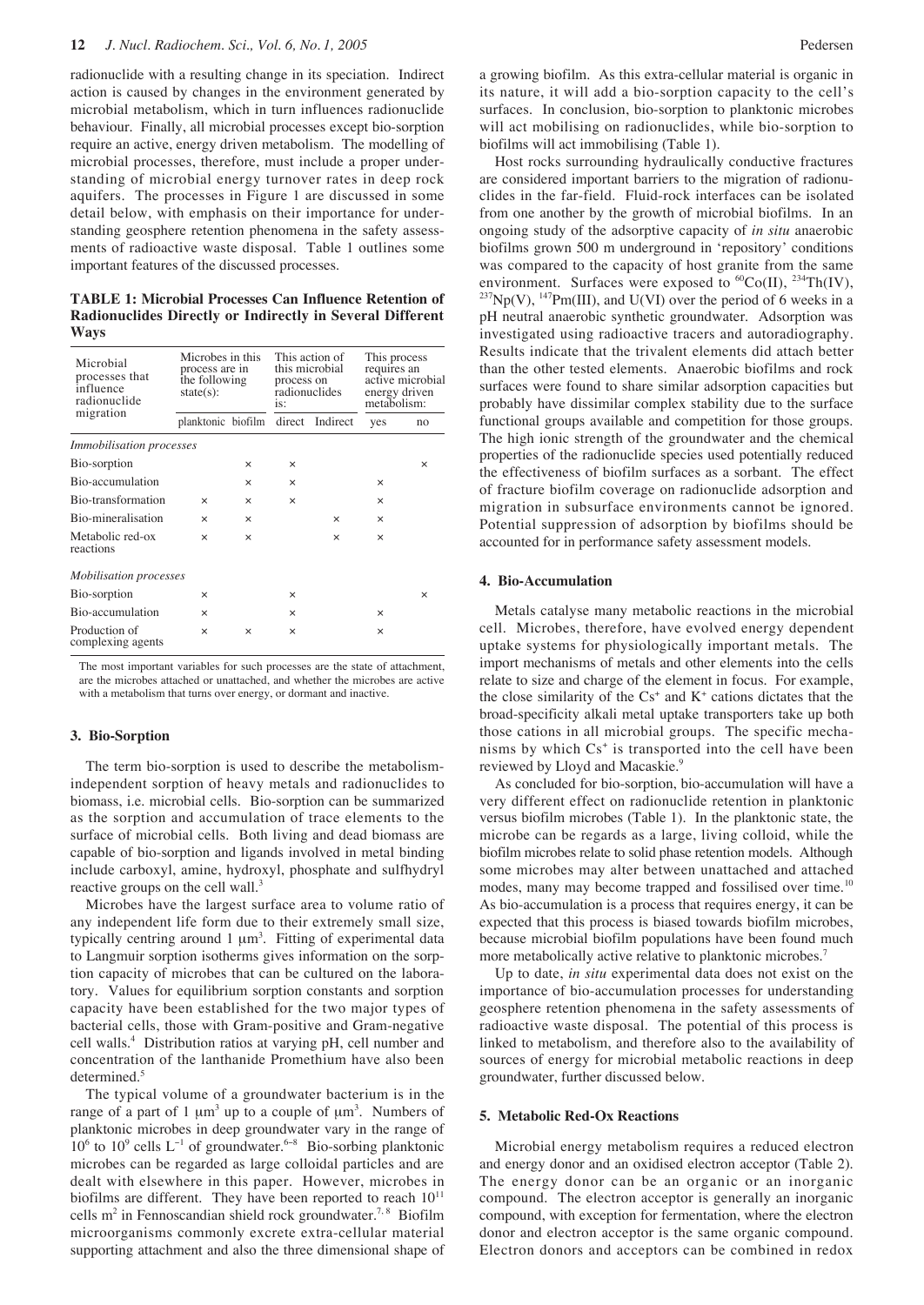**TABLE 2: The Most Common Energy and Electron Donors and Electron Acceptors in Microbial Metabolism**

| Organic energy sources<br>and electron donors |                 | Inorganic energy<br>donors | sources and electron | Electron acceptors |                   |  |
|-----------------------------------------------|-----------------|----------------------------|----------------------|--------------------|-------------------|--|
| Reduced                                       | Oxidised        | Reduced                    | Oxidised             | Oxidised           | Reduced           |  |
| Carbohydrates                                 | CO <sub>2</sub> |                            |                      | $Q_{2}$            | H <sub>2</sub> O  |  |
| Amino acids                                   | CO <sub>2</sub> | $NH_4$ <sup>+</sup>        | NO <sub>3</sub>      | NO <sub>3</sub>    | $\underline{N}_2$ |  |
| Organic acids                                 | CO <sub>2</sub> | $Mn^{2+}$                  | $Mn^{4+}$            | $Mn^{4+}$          | $Mn^{2+}$         |  |
| Fat                                           | CO <sub>2</sub> | $Fe2+$                     | $Fe3+$               | $Fe3+$             | $\text{Fe}^{2+}$  |  |
|                                               |                 | H <sub>2</sub> S           | $SO_4^{2-}$          | $SO_4^{2-}$        | H <sub>2</sub> S  |  |
|                                               |                 | CH <sub>4</sub>            | CO <sub>2</sub>      | $S^0$              | H <sub>2</sub> S  |  |
|                                               |                 | CO                         | $\mathcal{C}O_{2}$   | $U^{6+}$           | $U^{4+}$          |  |
|                                               |                 | $\underline{H}$            | H <sub>2</sub> O     | CO,                | CH <sub>4</sub>   |  |

The respective atom that donates or accepts one or several electrons is underlined.

couples according to the difference in free energy. Any redox couple that releases energy via a reaction is a possible source of energy for microbes. The result from microbial harvesting of energy from redox couples is an oxidised donor and a reduced acceptor. Important to notice here is that microbial metabolism generally lowers the redox potential in the environment. Further, some of the reduced electron acceptors (e.g. sulphide), may result in bio-mineralization processes, as discussed next.

A case of special importance is the reduction of oxygen in microbial metabolism. Oxygen is the preferred electron acceptor by many microorganisms, because the free energy available in oxidation of an electron/energy donor is largest when oxygen is used, compared to other acceptors (Table 2). A first indication that microbial oxygen reduction may be of considerable proportions in granitic environments was published after a series of full scale oxygen intrusion experiments into a 70 m deep vertical fracture zone at the Äspö Hard Rock Laboratory (HRL), Sweden.<sup>11</sup> Later, the Michaeles-Menten kinetics was successfully used to model oxygen reduction during a series of field (also at Äspö HRL) and replica laboratory experiments in a detailed scale called REX aiming at the study of  $O_2$  depletion in granitic media.<sup>12</sup> This model describes the effect of the initial oxygen concentration on the oxygen reduction rate. Over a wide range of  $O<sub>2</sub>$  concentrations tested *in situ*, the variation of  $(v)$  with respect to  $[O_2]$  followed the empirical Monod equation (Michaelis-Menten kinetic used for microbial growth):

$$
v = V_{max} \frac{[O_2]}{Km_0 + [O_2]}
$$

where  $v$  is  $O_2$  reduction velocity at a specific  $O_2$  concentration,  $V_{\text{max}}$  is the maximum rate when the organism is  $O_2$  saturated and  $Km_0$  is the  $O_2$  concentration when the  $O_2$  reduction rate is 1/2 of the maximum. This model was further developed and adapted to experimental data during the REX-project.<sup>12, 13</sup>

The most important conclusions from the REX experiments were:<sup>12</sup>

- Microbes play a substantial role in  $O<sub>2</sub>$  reduction in granitic media, and microbial processes implicate a significant added reducing capacity in a repository environment.
- When a surface water containing  $O_2$  encounters the "stationary" groundwater system at depth, there is an important increase in microbiological activities, resulting in  $O_2$  depletion, transformation of organic material to  $CO_2$ and formation of biofilms.
- The time scale for microbial oxygen reduction to nought in typical fractures was estimated to be in the order of a few days.

# **6. Bio-Mineralisation**

Radionuclides can precipitate with microbially generated ligands, e.g. phosphate, sulphide or carbonate. The concentration of free radionuclide (metals) at equilibrium is governed by the solubility product of the metal complex (typically  $10^{-20}$  to 10<sup>−</sup>30). Most of the metal or radionuclide should therefore be removed from solution if an excess of ligand is supplied. Phosphate concentration in deep groundwater is very low, and this compound is an indispensable and central metabolic energy transport entity. Therefore, it is not likely that microbes excrete phosphate to the environment. Sulphide is the respiration waste product from sulphate reduction, and is commonly found in deep groundwater. With exception for volcanic and hydrothermal areas, it can be safely assumed that dissolved sulphide to a large part is the result of microbial sulphate reduction. Sulphate reducers have been demonstrated common in Fennoscandian groundwater, $\alpha$ <sup>7</sup> which support the assumption that sulphate reduction is an important retention factor for radionuclides prone to form solid sulphide compounds. Microbial metabolism results in the production of carbon dioxide from degradation of organic carbon. Locally, such production may give rise to carbonate precipitates, e.g. calcite, with a concomitant co-precipitation of radionuclides.<sup>1</sup>

Organic surfaces and iron oxides have been identified as important factors in radionuclide transport modelling. Several microorganisms oxidise ferrous iron to ferric iron resulting in a mix of organic material (microbes) and iron oxides, here denoted BIOS (Biological Iron Oxides). Such biological iron oxide will have a retardation effect on many radionuclides. Typically, the microbes form stalks and sheaths that increase the volume of the iron oxides from densely packed inorganic oxides to a fluffy rust-like material with water contents of up to 99% or more. The microbes contribute to the exposure of a large oxide area to trace elements flowing by and the organic biological material adds a strong retention capacity in addition to iron oxides. BIOS can be found everywhere along the Äspö HRL tunnel system. This BIOS is mainly produced by the stalk-forming bacterium *Gallionella ferruginea*. 15, 16 BIOS from different sites and with varying age were analysed for the content of rare earth elements (REE).<sup>17</sup> The results showed that the REE concentration analysed in the inflow and outflow of the experimental artificial ditches were more than 1000 times lower compared to a chondrite standard. Ten to twelve weeks old BIOS that had developed in artificial ditches at tunnel length 2200 m adsorbed three orders of magnitude more REE compared to the groundwater. Very old BIOS  $(4-6)$ years), collected at 1127B m tunnel length had a REE concentration that were about one million times higher compared to the groundwater and 10 to 100 times higher than what is found in typical Äspö/Ävrö rock material. The obtained data clearly demonstrates the excellent REE sorption capacity of BIOS, as first suggested by Ferris et al. $^{18, 19}$ 

Microbial BIOS and carbonate mineralization processes will have the largest retention impact on radionuclides at sites where there is an outflow of anoxic groundwater to an aerobic environment. This is because the gradients formed when the anoxic groundwater is oxygenised offer an excellent environment for microbial proliferation resulting in development of BIOS and carbonates that co-precipitate and sorb radionuclides. In opposite, sulphide bio-mineralization will occur along the transport routes up to the ground surface.

#### **7. Bio-Transformation**

Microbes can catalyse the direct transformation of some radionuclides to less soluble forms via metabolic processes. The most studied process is how sulphate and iron reducing bacteria can use  $U^{6+}$  as a surrogate for sulphate<sup>20</sup> and  $Fe^{3+}$ ,<sup>21</sup>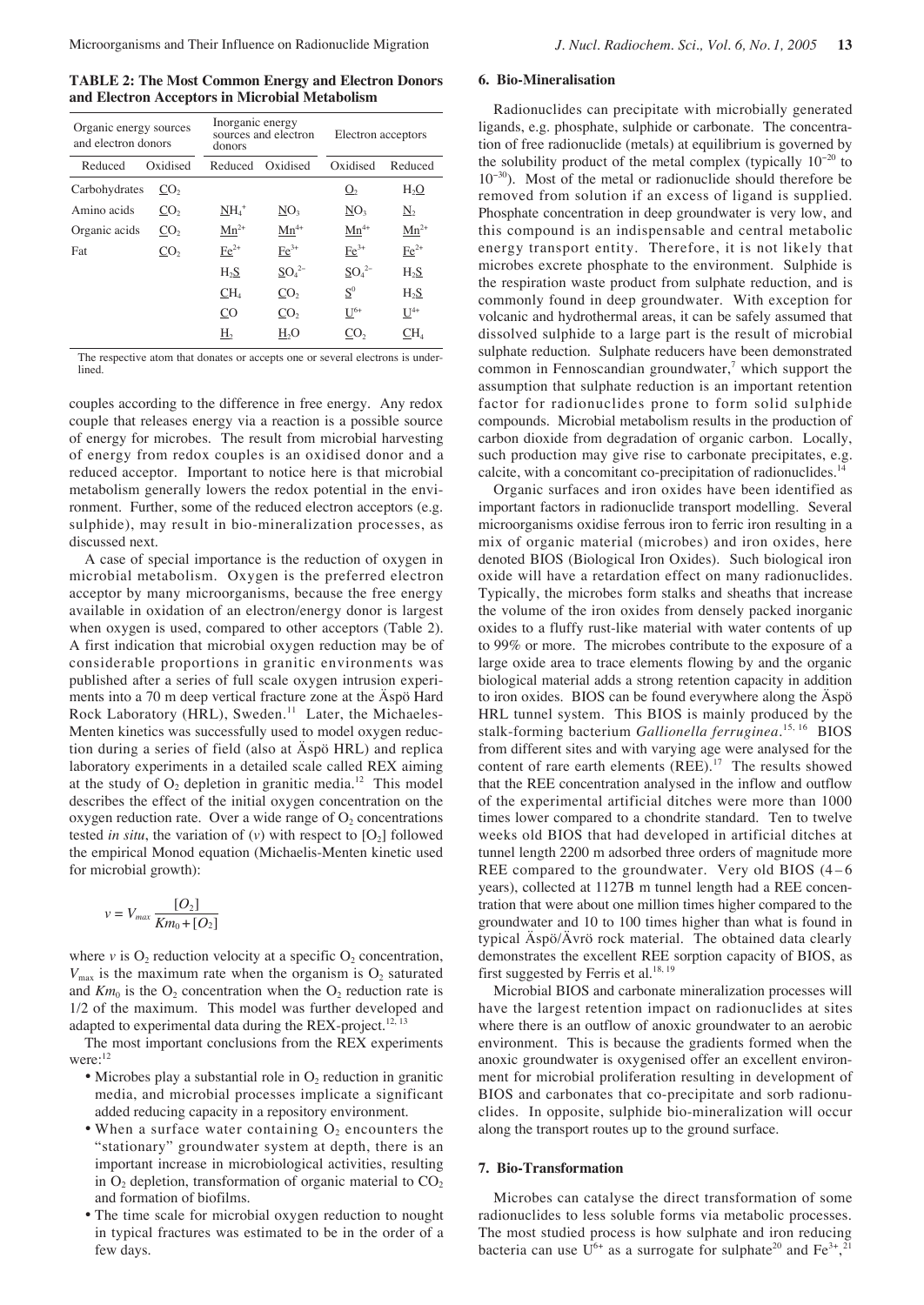respectively, as electron acceptors (Table 2). It is not known if this process is of significant importance for the safety in radioactive waste. The concentrations of  $SO_4^2$  and solid Fe<sup>3+</sup> phases in most repository environments will be much higher than that of possibly occurring  $U^{6+}$ . Therefore, bio-transformation of radionuclides escaping from a waste repository may not be significant, but this remains to be demonstrated under *in situ* conditions.

### **8. Production of Chelating Compounds**

Microbes need metals for their metabolism, just as all multicellular living organisms. Such metals are often available only in small quantities or, as in the case of iron in surface waters, are not bio-available at all due to low solubility under aerobic conditions. Therefore microbes produce various kinds of chelating compounds to increase the bioavailability of essential elements, needed for metabolism. These ligands are not always highly specific, and several of them will also mobilize other elements such as heavy metals and radionuclides. In the process of capturing the metal-ligand complex, microbes sort toxic metals from essential ones and expel the toxic elements back to the environment. The potential for mobilization of radionuclides from repository environments by bacterially produced ligands is unknown and, therefore, a concerning possibility in the safety analysis that should be explored.

In a first study, the action of the chelating compounds introduced above on solid phase material was investigated.<sup>22</sup> Three bacterial species (*Shewanella putrefaciens, Pseudomonas fluorescens* and *Pseudomonas stutzeri)*, isolated from the deep subsurface and a uranium mine shale material for the former uranium mine Ranstad was chosen for this study. The three species were incubated in a chemically defined medium supplemented with tailings material that had been exposed to natural weathering conditions for 30 years having a content of 0.0013% U by weight. Non-leached uranium ore (0.61% U by weight) from the same area were also incubated. *Pseudomonas fluorescens,* managed to mobilize 0.001 – 0.005% of uranium from the two ores. This release of U was attributed to the production of species specific pyoverdine chelators, as U could not be detected in either sterile controls or in the experiments with the other two bacteria. *P. fluorescens* also doubles the Cr concentration in solution as compared to the sterile controls whereas *P. stutzeri* and *S. putrefaciens* result in a 5 − 6 fold increase in Cr concentration. The difference in leaching behaviour between the bacteria used in this study is likely to be explained by the production of different chelators, found to be four using HPLC, as described below.

If ligands are produced in a repository environment, it is crucial to study whether the postulated rock-retardation mechanism of released radionuclides can be impaired by microbial ligands. Three bacterial species (*Shewanella putrefaciens, Pseudomonas fluorescens,* and *Pseudomonas stutzeri)*, isolated from the deep subsurface, and four radionuclides  $(^{59}Fe(HI),$  $147$ Pm(III),  $234$ Th(IV), and  $241$ Am(III)) were selected for a laboratory study. $^{23}$  The microbes were cultured in the laboratory, separated from dissolved compounds that were produced by the microbes and expelled into solution. The separation was performed by centrifugation, and the supernatants were collected. The supernatants were mixed with radionuclide and solid phase (TiO<sub>2</sub> or SiO<sub>2</sub>). The pH ranged between  $7.5-9.0$ . This is an interval, within which all investigated radionuclides should adsorb to the added solid mineral phase, provided the system is free from ligands. All three bacterial species produced ligands that were able to complex the radionuclides at various degrees in competition with the solid phase (Figure 2).

Further investigations were accomplished to identify the complexing agents that caused the obtained mobilization.<sup>23</sup> High performance liquid chromatography (HPLC) was used to



**Figure 2.** Mobilisation of radionuclides by three different mixes of dissolved compounds that were produced by the microbes and expelled into solution, and two known chelating compounds (Hydroxamate and Catechol) in competition with solid phase  $SiO<sub>2</sub>$  at around neutral pH. Bars are, from left to right: *Pseudomonas fluorescens* (pH 8.9); *Pseudomonas stutzeri* (Ph 7.6); *Shewanella putrefaciens* (pH 7.3); Hydroxamate (pH 6.1); Catechol (pH 6.2; Culturing medium (pH 8.4).

separate substances in the microbial supernatant for further characterization. Prior to injection into the HPLC the bacterial supernatants were purified and mixed with  ${}^{59}FeCl_3$ . The eluate was measured with UV- (435 nm) and scintillation detector in series. The <sup>59</sup>Fe identified the retention times for metal complexed substances, which had correlating peaks in the UVchromatogram. Four Fe-complexing substances were detected in the supernatant from the *P. fluorescens* culture. The results of HPLC analysis with *P. stutzeri* and *S. putrefaciens* showed two peaks and one peak respectively. All substances eluted from the column varied in retention times, indicating that the microbes studied produced several metabolites that have different chelating abilities. Detailed identification of those and other complexing agents will facilitate the search for presence or absence of identified complexing agents in natural repository environments.

The possible production of chelating compounds in deep repository environments is unknown. Therefore, investigations are being launched during 2005 at the MICROBE site 450 m underground at Äspö HRL, Sweden.<sup>24</sup> Microbial biofilms and planktonic microbes will be grown under anaerobic and reduced *in situ* conditions, including pressure, temperature, geochemistry and flow rate. Their possible production of chelating agents will be investigated on solid and dissolved phases of selected radionuclides.

### **9. Research Needs**

The literature on the microbial processes described here is extensive for laboratory research, but sparse when it comes to *in situ* experiments, performed under repository conditions. Microbial processes are controlled by many different factors, of which several are extremely difficult to mimic in the laboratory. Physical parameters such as the high pressure, the composition of gases and the carbonate system, environmental conditions such as anaerobic and reduced systems, and finally, complex ecosystems with multi-species consortia are all very difficult to reproduce in the laboratory. There is a need for in situ experimental conditions and those can be achieved in underground laboratories. The MICROBE laboratory at the 450 m level in the Äspö HRL, Sweden fulfils most of the requirements for in situ investigations.<sup>24</sup> Several research